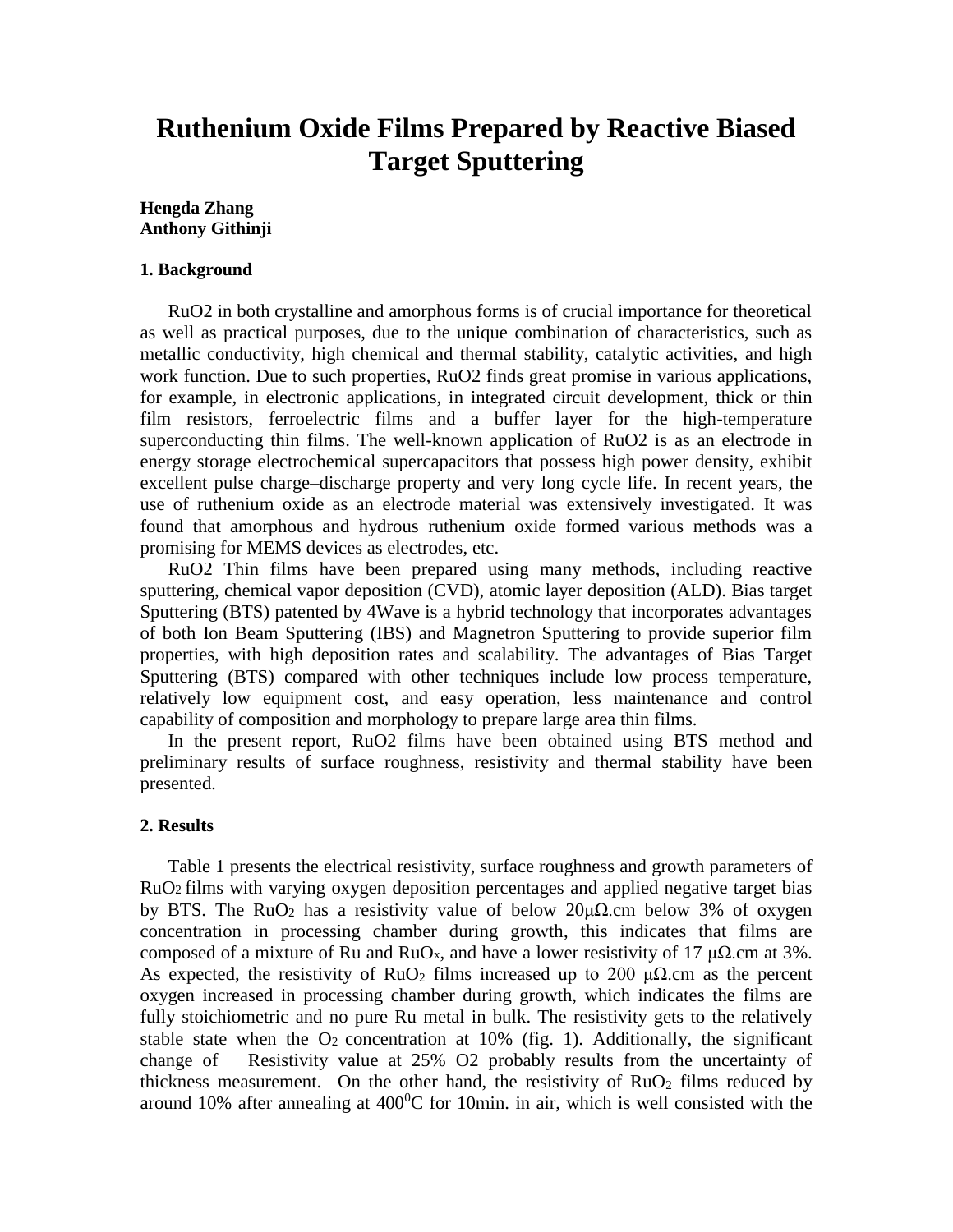literature values. Resistivity changes may be attributed to crystallinity improvement after the annealing process. It is suspected that the crystallinity improvement reduces chargecarrier tapping so that conductivity of  $RuO<sub>2</sub>$  film could increase.

| able 1. Incastrict results of deposited $\mathbf{N}$ to $\mathbf{Z}$ films by $\mathbf{D}$ rd |           |             |               |              |                  |            |  |
|-----------------------------------------------------------------------------------------------|-----------|-------------|---------------|--------------|------------------|------------|--|
| $O_2/(O_2+A r)$                                                                               | Thickness | G/R         | $\rm Rs$      | Anneal (Rs)  | Resistivity      |            |  |
| (%)                                                                                           | (nm)      | $\hat{A}/s$ | $(\Omega/Sq)$ | $400^0C$     | $(\mu\Omega.cm)$ |            |  |
|                                                                                               |           |             |               |              |                  |            |  |
|                                                                                               |           |             |               |              |                  |            |  |
|                                                                                               |           |             |               |              |                  |            |  |
| 15                                                                                            | 145       | 0.8         | 10.06         |              | 145              |            |  |
| 5                                                                                             | 175       | 0.97        | 7.88          | 138          |                  |            |  |
| 3                                                                                             | 78        | 0.65        | 2.2           | 17           |                  |            |  |
| 25                                                                                            | 86        | 0.23        | 22.7          |              | 195              |            |  |
| 0                                                                                             | 40        | 0.66        | 3.01          |              | 12               |            |  |
|                                                                                               | 10<br>20  | 168<br>55   | 0.9<br>0.3    | 8.5<br>25.64 | 7.5              | 143<br>141 |  |

Table 1. measured results of deposited  $RuO<sub>2</sub>$  films by BTS



Fig.1. Resistivity of as-deposited  $RuO<sub>2</sub>$  film with various  $O<sub>2</sub>$  in processing chamber

Figure 2 shows the AFM of the surface of as-deposited films and annealed films in air. The as-deposited film and the films annealed at  $400^{\circ}$ C exhibited smooth surface morphology. The thickness of  $RuO<sub>2</sub>$  film is about 55nm measured by Progiler. It is seen that surface roughness of as-deposited Ruo2 films has a range of about 0.3 to 0.5nm. However, Annealing has a significant effect on the surface roughness which increases by one time before and after annealing. Both values are much smaller than that of previously published value presented in table 2.

Fig. 3 presents the XRD spectra of the as-deposited and annealed  $RuO<sub>2</sub>$  films at  $400^{\circ}$ C in air for 15min. the as-deposited films prepared at room temperature is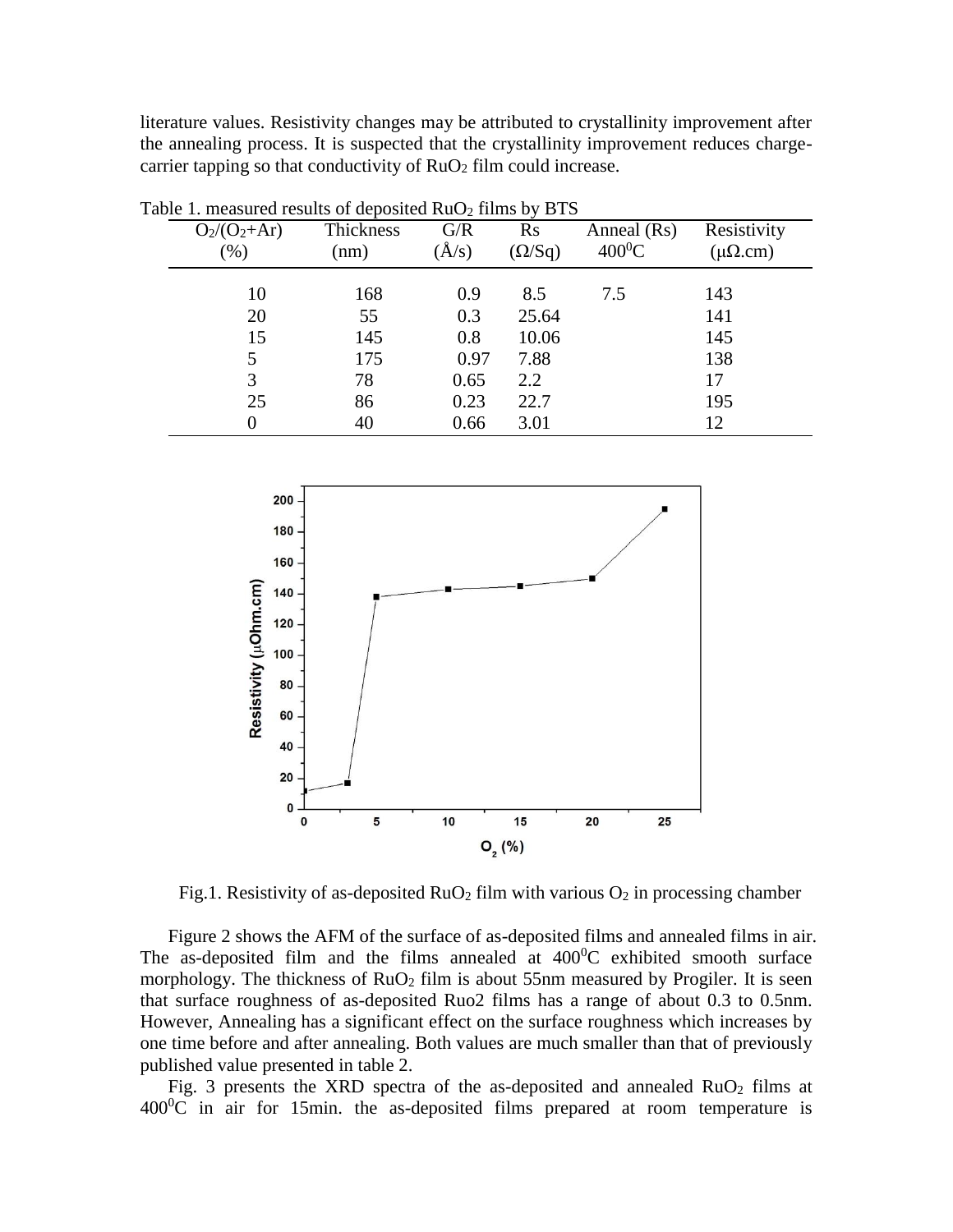amorphous with less crystals and shows very weak intensity of (101) and (211) peaks. However, the annealed films are showing a clear increase in crystallinity. After annealing of samples, the film shows a strong preferred orientation along (101) direction.



(b) Annealed at  $400^{\circ}$ C for 20min. Fig.2. typical AFM surface morphology of RuO2 thin films on thermal oxidized Si wafers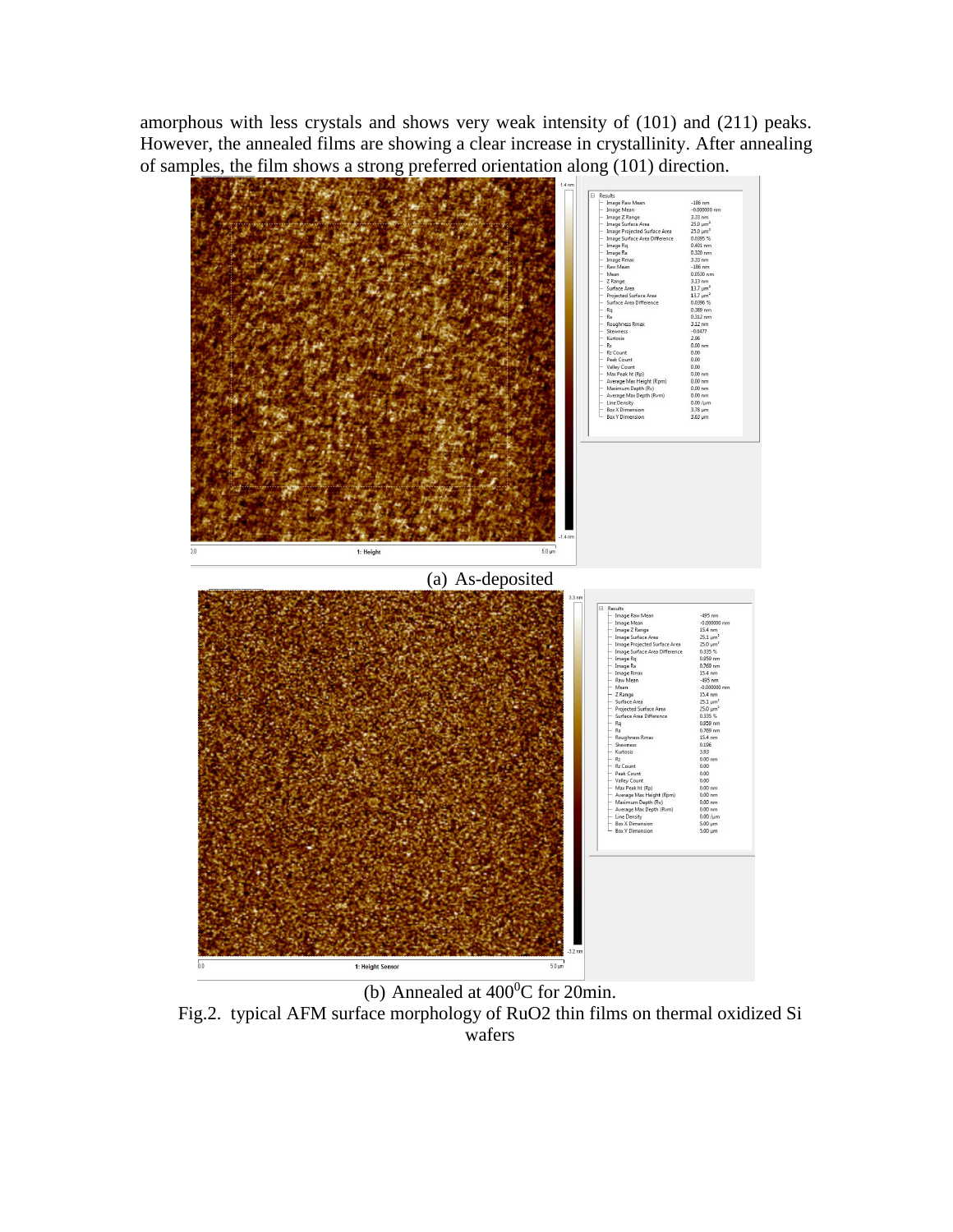

Fig. 3. X-ray diffraction of RuO2 films before and after annealed at  $400^{\circ}$ C I n air

Table 2 presents the previously published data in other groups. It is observed that resistivity of ruthenium oxide films is greater than 200  $\mu\Omega$ cm at room temperature which were mostly fabricated by magnetron sputtering. Overall, our preliminary results including resistivity, surface roughness are superior to those listed in table 2 which is a great indicator that BTS is a promising technique for RuO2 growth.

Table2. A summary of different deposition techniques for the growth of RuO2 with the process temperature and the reported values.

| process temperature and the reported values. |               |                |           |                                   |  |  |  |
|----------------------------------------------|---------------|----------------|-----------|-----------------------------------|--|--|--|
| Resitivity                                   | Growth Method | Surf.          | Sub. Tem. | Source                            |  |  |  |
| $(\mu \Omega cm)$                            |               | Roughness      |           |                                   |  |  |  |
| 350                                          | Magnetron     |                | <b>RT</b> | J. Electrical Engineering,        |  |  |  |
|                                              | sputtering    |                |           | Vol.55, No.1-2, 2004,             |  |  |  |
|                                              |               |                |           | 39-42                             |  |  |  |
| 150                                          |               |                | 500       |                                   |  |  |  |
| 180                                          | Magnetron     |                |           | Jpn. J. Appl. Phys.               |  |  |  |
|                                              | sputtering    |                |           | Vol37 (1998)3457                  |  |  |  |
| 350                                          | Magnetron     | $1.2 - 1.8$ nm | <b>RT</b> | ACS Appl. Mater.                  |  |  |  |
|                                              | sputtering    |                |           | Interfaces, 2012, 4,              |  |  |  |
|                                              |               |                |           | 4588-4594                         |  |  |  |
| 270                                          | Magnetron     |                | <b>RT</b> | J. Mater. Res. 1996,              |  |  |  |
|                                              | sputtering    |                |           | 11(11)                            |  |  |  |
| 280                                          | Sol-gel       |                | 300       | ABS. 87 206 <sup>th</sup> Meeting |  |  |  |